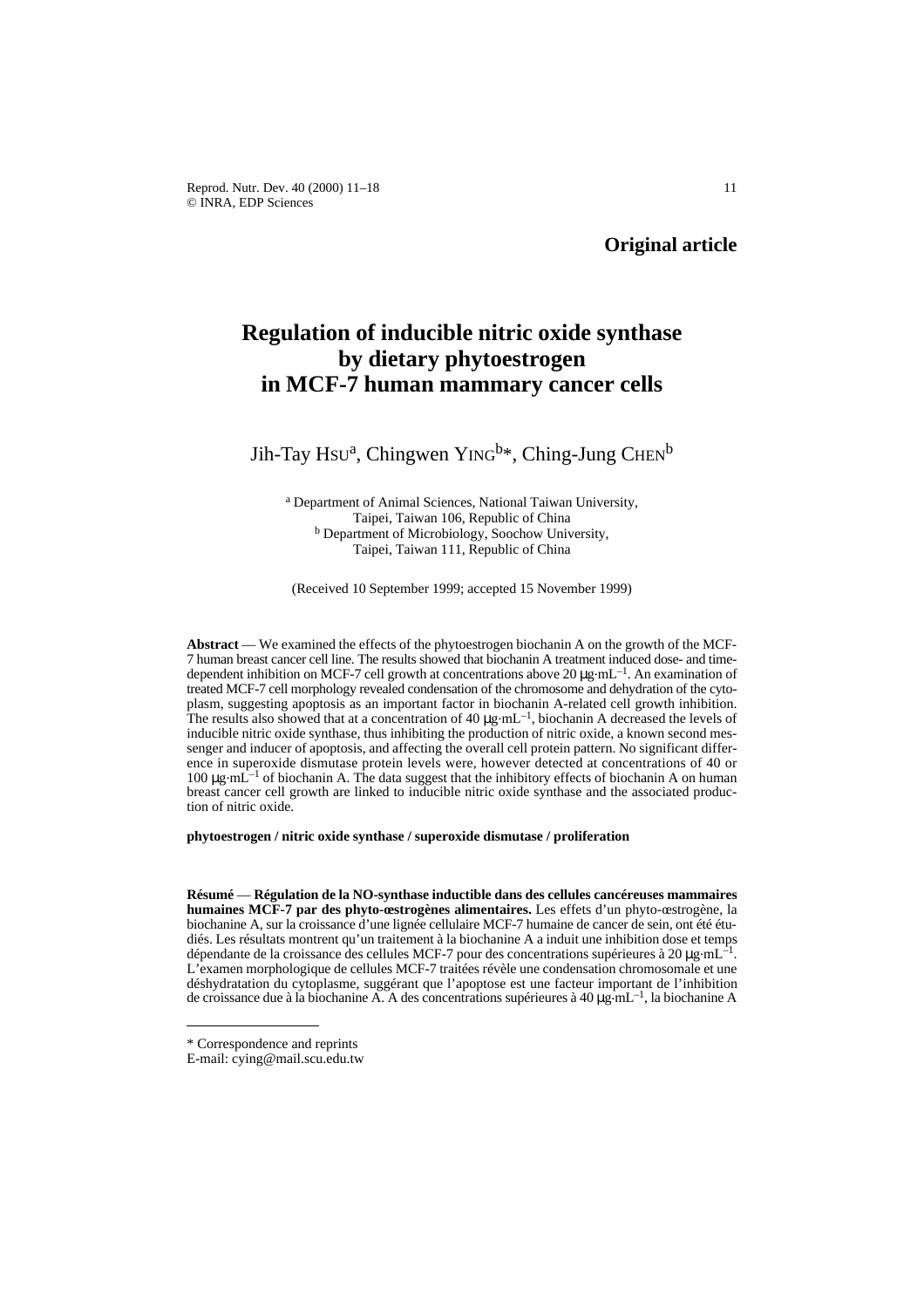diminue les taux de monoxyde d'azote synthase inductible, inhibant ainsi la production de monoxyde d'azote, second messager induisant l'apoptose et modifiant les protéines cellulaires. Cependant, aucune différence significative n'a été observée pour les taux de protéine de la superoxyde dismutase à des concentrations de 40 ou de 100 µg.mL–1 de biochanine A. Les résultats suggèrent que l'effet inhibiteur de la biochanine A sur la croissance des cellules cancéreuses humaines du sein est lié à la monoxyde d'azote synthase inductible et à la production associée de monoxyde d'azote.

**phyto-œstrogène / monoxyde d'azote synthase / superoxyde dismutase / prolifération** 

## **1. INTRODUCTION**

Phytoestrogens are a family of plant phenolics found in soybeans, whole-grain products, a variety of seeds, and many other legumes [3]. Their estrogenic nature is due to their structural similarity with 17 β-estradiol, the principal physiological estrogen found in animals [19, 21]. Epidemiological data suggest that a diet rich in phytoestrogens provides protection against several forms of cancer, particularly those that are hormone-dependent [1]. Soybean-based diets have been shown to decrease the risk of mammary tumours in rats induced by radiation [29]. Other studies point to a lower risk of breast and prostate cancers in populations with higher levels of phytoestrogen excretion [12]. With steroidal estrogens, however, plant estrogens have the potential to exert adverse as well as beneficial influences, including permanent infertility, liver malfunction, and hormone-dependent diseases [4, 16]. These conflicting outcomes make it important to fully investigate the effects and mechanisms of phytoestrogens.

Daidzein and its precursor, biochanin A, which are two of the more important phytoestrogens, are found in substantial concentrations (5% dry mass or less) in two major pasture legumes *Trifolium subterraneum* (subterranean clover), and *T. pratense* (red clover) as well as in soybeans (up to 100–300 mg $\cdot$ 100 g<sup>-1</sup>) [6]. Previous studies on the estrogenic-like activity of biochanin A and daidzein have shown that they inhibit MCF-7 and T-47D human breast cancer cell proliferation, most likely via the apoptosis pathway, an active process of cellular selfdestruction with unique defining morphological and molecular characteristics [8, 10, 28]. Nitric oxide (NO) has been identified as one of the signals which triggers or interferes with execution steps of apoptosis depending on the cell types [17, 23]. A number of diseases and disorders are directly related to NO overproduction or underproduction [2, 7].

In mammalian tissues, NO is synthesized from the guanido nitrogen group of L-arginine and molecular O2 by NO synthase (NOS) isoforms, including inducible NOS (iNOS), neuronal NOS (nNOS) and endothelial NOS (eNOS) [22]. Miller et al. [20] reported that estrogen and progesterone inhibit iNOS gene expression and NO production. In addition, estrogens inhibit the induction of iNOS protein and NO release in interferon-treated macrophages; these effects can be blocked by treatment with antiestrogen, tamoxifen and ICI 182,780 [9]. It has also been reported that NO release and iNOS activity is enhanced by estrogen in the uterine arteries of non-pregnant sheep [31]. The induced production of iNOS was also observed in bovine endothelial cells and human microglial cells by the basic fibroblast growth factor [5, 13].

Recently, it has become increasingly evident that NO behaves as either a beneficial or harmful mediator depending on the presence of factors such as oxidative stress [21]. Accumulation of intracellular hydrogen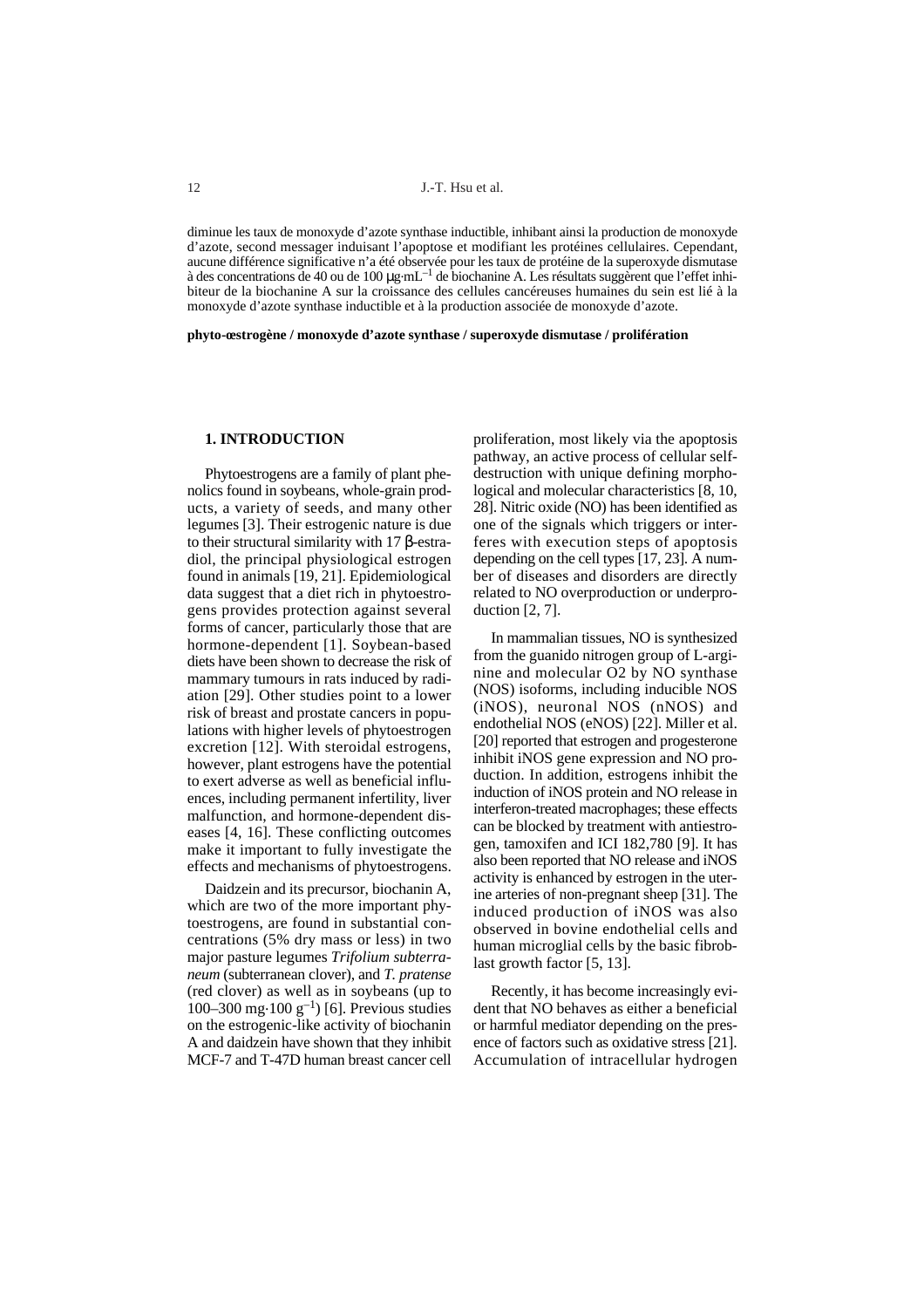peroxide was suggested to cause hydroxyl radical-induced DNA base lesions in breast cancer tissues [26]. Such activity is lower in many tumor cells compared to the normal counterpart [24]. In some tumor cell lines, the induction and overexpression of the superoxide dismutase (SOD) gene whose gene product catalyzes the dismutation of superoxide  $(O_2^-)$  to oxygen and  $H_2O_2$  led to the suppression of the malignant phenotype [18]. The SOD family of enzymes is characterized by the metals they contain, including the copper and zinc form of SOD (CuZnSOD), a soluble enzyme found in the cytoplasm of all mammalian cells, and manganese SOD (MnSOD), a mitochondrial enzyme [14]. In cultured rat granulosa cells, CuZnSOD has been shown to regulate the activity of aromatase cytochrome P450 which catalyzes the conversion of androgens to estrogens in ovaries [15]. When the ovaries are removed there is a marked decreased in CuZnSOD activity, suggesting that such an activity is modulated by estrogen [11].

In this study, we examined whether the estrogenic activity of biochanin A is associated with iNOS and SOD-regulated levels of free radicals in human breast cancer cells. The results from measuring iNOS and SOD levels in response to biochanin A treatment showed that the iNOS protein may be involved in the inhibition of human breast cancer cell growth.

## **2. MATERIALS AND METHODS**

#### **2.1. Chemicals**

Biochanin A was purchased from the Sigma Chemical Co. (St.-Louis, MO) and the MCF-7 human breast cancer cell line was obtained from the American Type Culture Collection (ATCC, Rockville, MD). The phenol red-free Dulbecco's modified Eagle's medium (DMEM), Hank's balanced salt solution (HBSS), fetal bovine serum (FBS), and the antibiotic/antimycotic mix used in this study were purchased from GIBCO BRL (Gaithersburg, MD). The biochanin A solution was prepared in dimethylsulphoxide (DMSO) and stored at  $-20$  °C.

## **2.2. Cell culture conditions**

MCF-7 cells were grown in phenol redfree DMEM supplemented with either 10% FBS or  $3 \times$  dextran/charcoal-stripped FBS. The dextran/charcoal stripped FBS was prepared by passing the FBS through dextran coated charcoal three time at 4 °C and then filter sterilized to deplete the steroids including estrogens from the FBS. The cultures were maintained at 37 °C in a humidified atmosphere of 95% air/5%  $CO<sub>2</sub>$  and fed every 2 days.

## **2.3. Cell proliferation assays**

The cells were cultured until 80–90% confluence was attained and the medium was then changed to serum-free DMEM for an additional 24 h to synchronize the cells. The number of collected cells per milliliter was determined using the trypan blue dye exclusion method. The cells were seeded in 96-well plates in phenol red-free DMEM containing  $10\%$  3  $\times$  dextran/charcoalstripped FBS at  $10<sup>4</sup>$  per well for the experiments. Following a 24 h pre-culture period to ensure attachment, the medium was removed and replaced with fresh phenol red-free medium supplemented with 10% dextran/charcoal-stripped FBS alone or with biochanin A. DMSO at equal dilutions was added in parallel control cultures, with final concentrations kept below 1%  $(v/v)$ , causing no measurable effects on cell growth or cell morphology.

Following incubation, the WST-1 reagent was added into each well to determine the number of viable cells in each well according to the manufacturer's guidelines. The technique is based on the observed cleavage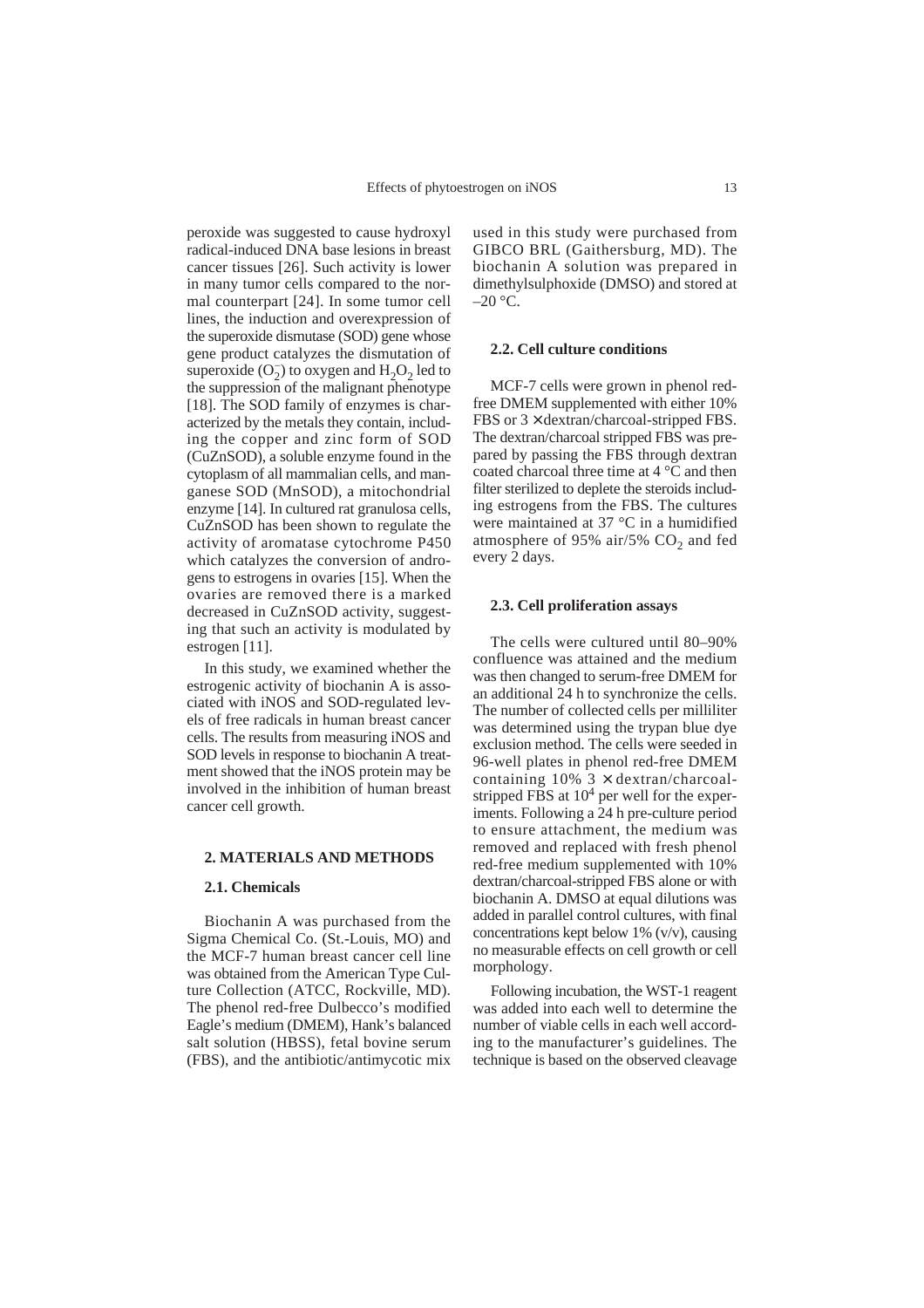of tetrazolium salt WST-1, leading to the formation of formazan dye by the succinatetetrazolium reductase system, which belongs to the respiratory chain of the mitochondria and is active only in viable cells. The amount of formazan dye which results is directly correlated to the number of metabolically active cells in the culture. Formazan dye formation leads to an increase in the absorbance at the wavelength of 420 nm, as measured using a scanning multiwell spectrophotometer (ELISA reader). The difference between absorbances at 20 nm and at 650 nm representing the background was used as an index of viable cells in each well.

#### **2.4. Cell morphology**

An aliquot of  $5 \times 10^5$  synchronized cells was seeded in each well of 6-well culture plates. After 24 h, biochanin A was added to each well to 100  $\mu$ g·mL<sup>-1</sup> and the cultures allowed to grow for an additional 4 days. Detached cells floating in the medium were collected, washed twice with PBS, and fixed in 75% ethanol by incubation at –20 °C for 20 min. Following centrifugation and removal of the supernatant, the cell pellets were washed once with PBS, incubated with PBS containing 0.1% Triton X-100 at room temperature for 20 min, then centrifuged again. After further removal of the supernatant, cell pellets were incubated with PBS containing 10 µg.mL–1 acridine orange at room temperature for 20 min, then washed twice with additional PBS. The cells were then resuspended in 0.1 mL PBS and applied to cover slides using cytospin (Kubota 5800) before being viewed and photographed with a Leitz Orthoplan microscope.

## **2.5. Immunoprecipitation and immunoblotting**

Cell lysates of MCF-7 cells were prepared as described by Ying et al. [32]. Briefly, prepared cell lysates containing equal amounts

of cellular protein after biochanin A treatment were immunoprecipitated overnight with 10  $\mu$ L of anti-iNOS antibody at 4  $\degree$ C. Next, 50 µL of protein A-agarose was added to the reaction mixture prior to incubation for another 12 h at  $4^{\circ}$ C. Following centrifugation, precipitated immune complexes were solubilized and separated using 10% SDS-PAGE, then transferred to a nitrocellulose membrane. This membrane was incubated with anti-iNOS antibody. Other cell lysates were fractionated using 15% SDS-PAGE, western transferred and immunoblotted with anti-SOD antibody.

#### **3. RESULTS AND DISCUSSION**

Dietary phytoestrogens have been shown to influence proliferation in several cell lines, including mammary cancer cells. The results of this study showed that effects of biochanin A on MCF-7 cell proliferation were similar to those reported previously [10, 28]. As shown in Fig. 1, significant growth inhibition (IC<sub>50</sub> of 25  $\mu$ g·mL<sup>-1</sup>) was observed in cells incubated with biochanin A for 2 or 4 days. After 4 days, cell growth was stimulated when the biochanin A concentration fell below 10  $\mu$ g·mL<sup>-1</sup>. This observed biphasic response of MCF-7 cells to biochanin A treatment was in agreement with those previously described [10].

Figure 2 represents data on the effects of biochanin A treatment on cell morphology. Most cells treated with 100  $\mu$ g·mL<sup>-1</sup> biochanin A for 4 days detached from the culture flask surface and floated in the medium. These floating cells were collected and stained with acridine orange (Fig. 2D). Compared to the staining in the control cells (Fig. 2B), the strong staining of the nuclei of biochanin A-treated cells suggested condensation of the nucleosome. Decreasing in the cytoplasmic volume was also noticed in the biochanin A treated cells. These morphological changes have been considered as indicators of apoptosis [30, 33] which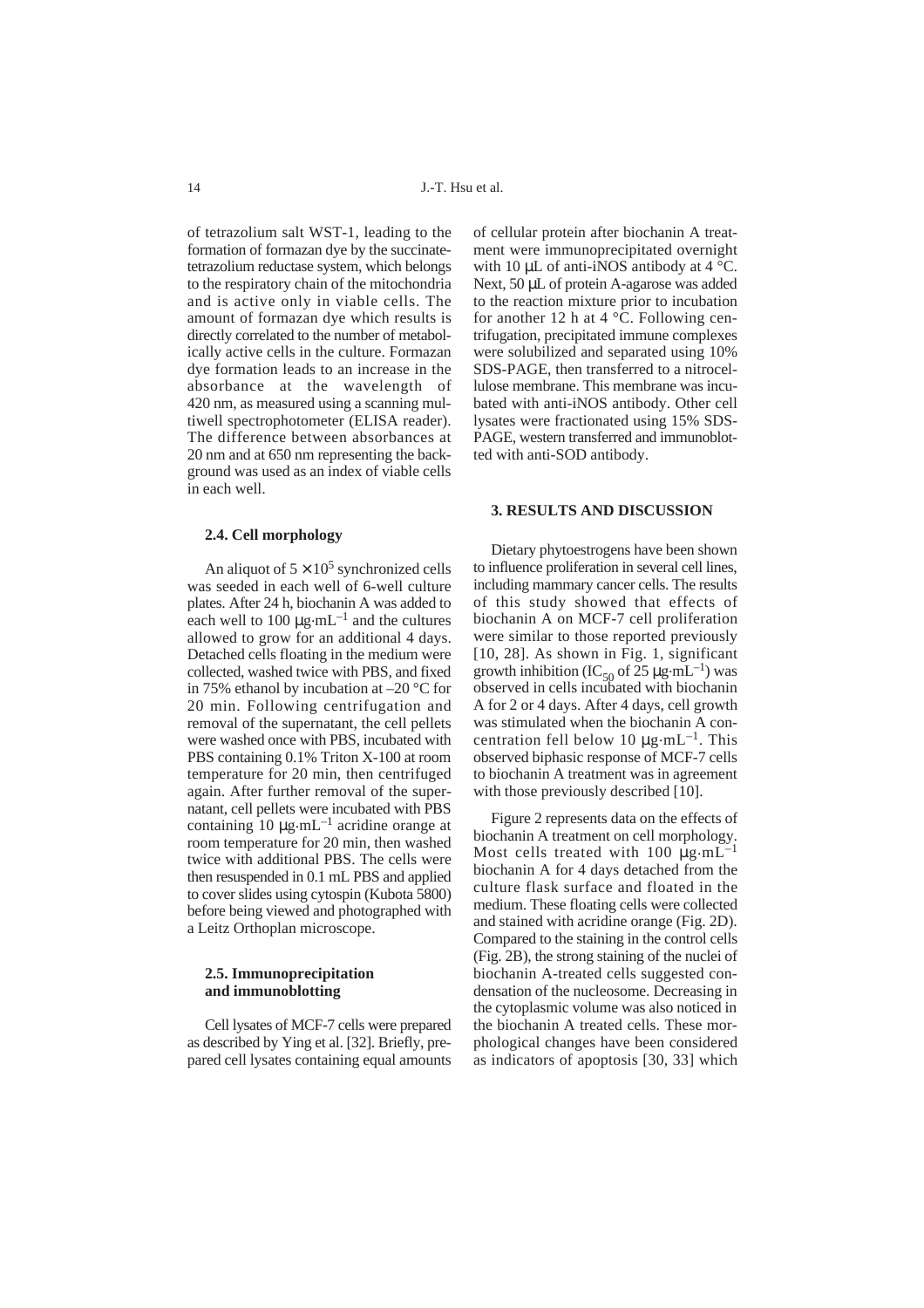

Figure 1. Concentration-dependent and time-dependent effects of biochanin A on MCF-7 cell proliferation. Cell numbers were determined following 2 or 4 days of growth in the presence of biochanin A at the indicated concentrations. The  $*$  and  $**$  indicates significant ( $P < 0.01$ ) and very significant (*P* < 0.005) differences compared to DMSO vehicle-treated control cells, respectively.



**Figure 2.** Changes in MCF-7 cell morphology following treatment with biochanin A. Cells were treated with 100 µg.mL–1 of biochanin A for 4 days and those cells which were detached from the culture flask surface and floated in the medium were collected and photographed directly (A) or stained with acridine orange prior to being photographed (B). DMSO-treated control cells were also photographed directly (C) or stained with acridine orange and photographed (D) for comparison.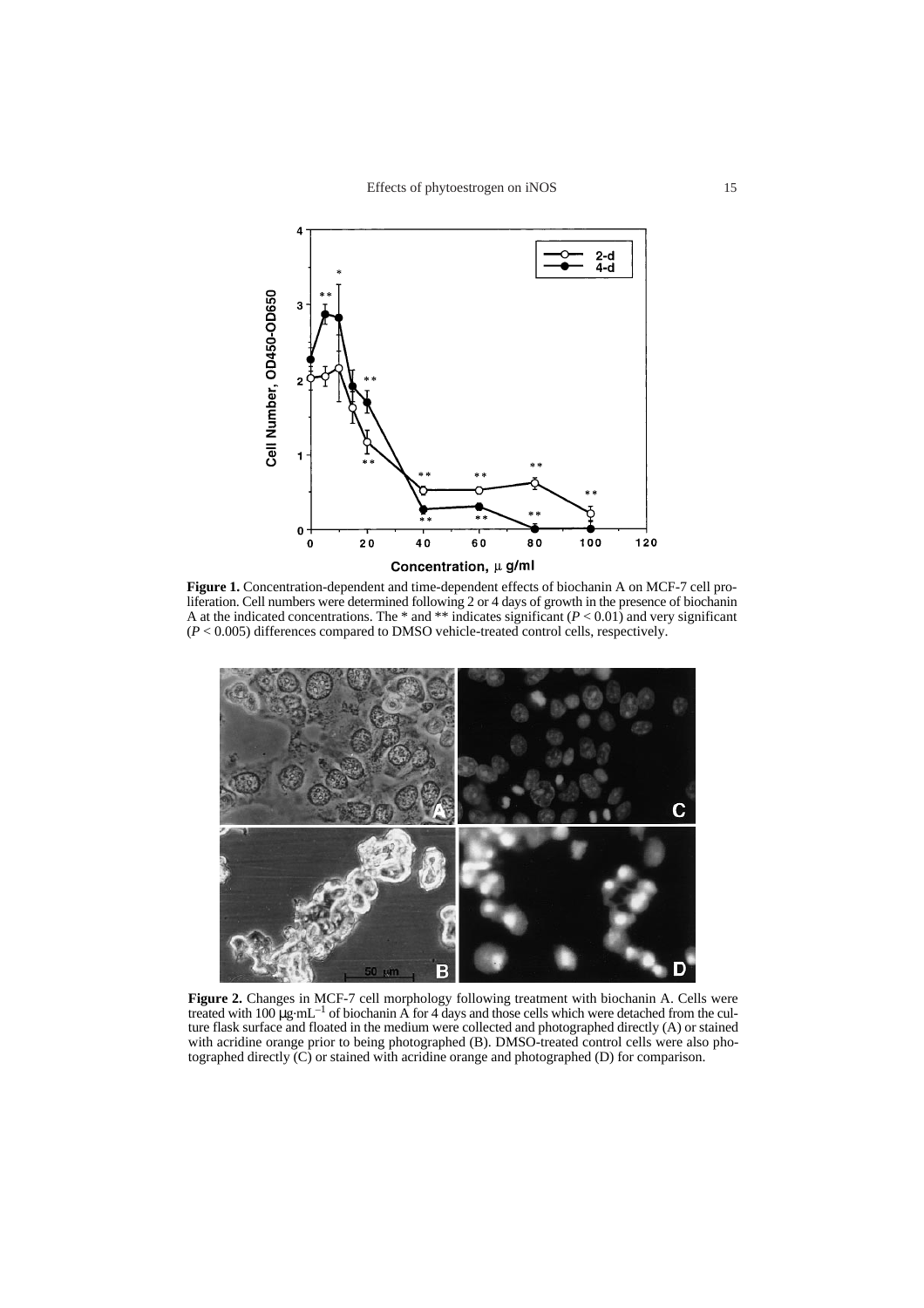may explain the death of cells treated with biochanin A. However, the possibility remains that the necrosis pathway is also involved in cell death.

Biochanin A treatment also affected cellular protein patterns in MCF-7 cells (Fig. 3A). The most noticeable change was the shift in protein distribution from a greater to lesser homogeneity. Following biochanin A treatment, proteins with higher molecular weights became the dominant species.

As shown in Figure 3B, biochanin A treatment at 40  $\mu$ g.mL<sup>-1</sup> led to a decrease of the iNOS protein level in MCF-7 cells. Immunoprecipitation of the cell lysates with anti-iNOS antibody was required prior to western blot analysis in order to visualize the iNOS signal. A previous report has also indicated that estrogen inhibited iNOS protein induction by means of an ER-mediated system [9]. This inhibitory effect noted in the present study may also be due to the ER protein present in the tested cells. On the contrary, the CuZnSOD protein level were not influenced by biochanin A treatment (Fig. 3C). SOD protein levels were similar in control cells and cells floating in culture medium following biochanin A treatment at 40 or 100  $\mu$ g·mL<sup>-1</sup>, so it is doubtful that the observed inhibitory effects are associated with the SOD protein.

To further determine the potential effects of apoptosis, we examined DNA fragmentation in biochanin A-treated MCF-7 cells. Agarose gel electrophoresis failed to identify significant changes in the chromosomal DNA of treated cells (data not shown). This failure may be due to the low sensitivity of the detection method used, or it may be that biochanin A-induced apoptosis does not involve DNA fragmentation. Schulze-Osthoff et al. [25] showed that DNA fragmentation is not required for the induction of apoptotic cell death in certain signal pathways. Further examination of the formation of apoptotic bodies would facilitate a greater understanding of this mechanism.



**Figure 3.** MCF-7 protein profiles and iNOS and SOD protein levels in response to biochanin A treatment. (A) Cell lysates prepared from those floating cells following biochanin A treatment at indicated concentrations for 4 days were fractionated by 15% SDS-PAGE gel electrophoresis and stained with Coomassie blue dye. M1 and M2: two sets of molecular weight markers in kDa. These cell lysates with equal amounts of protein were either (B) immunoprecipitated with anti-iNOS antibody followed by western blotting with anti-iNOS antibody or (C) western blotted with anti-SOD antibody. Cell lysates from MCF-7 cells treated in parallel with DMSO were designated as the zero concentration biochanin A. Molecular weight markers are indicated on the left in kDa.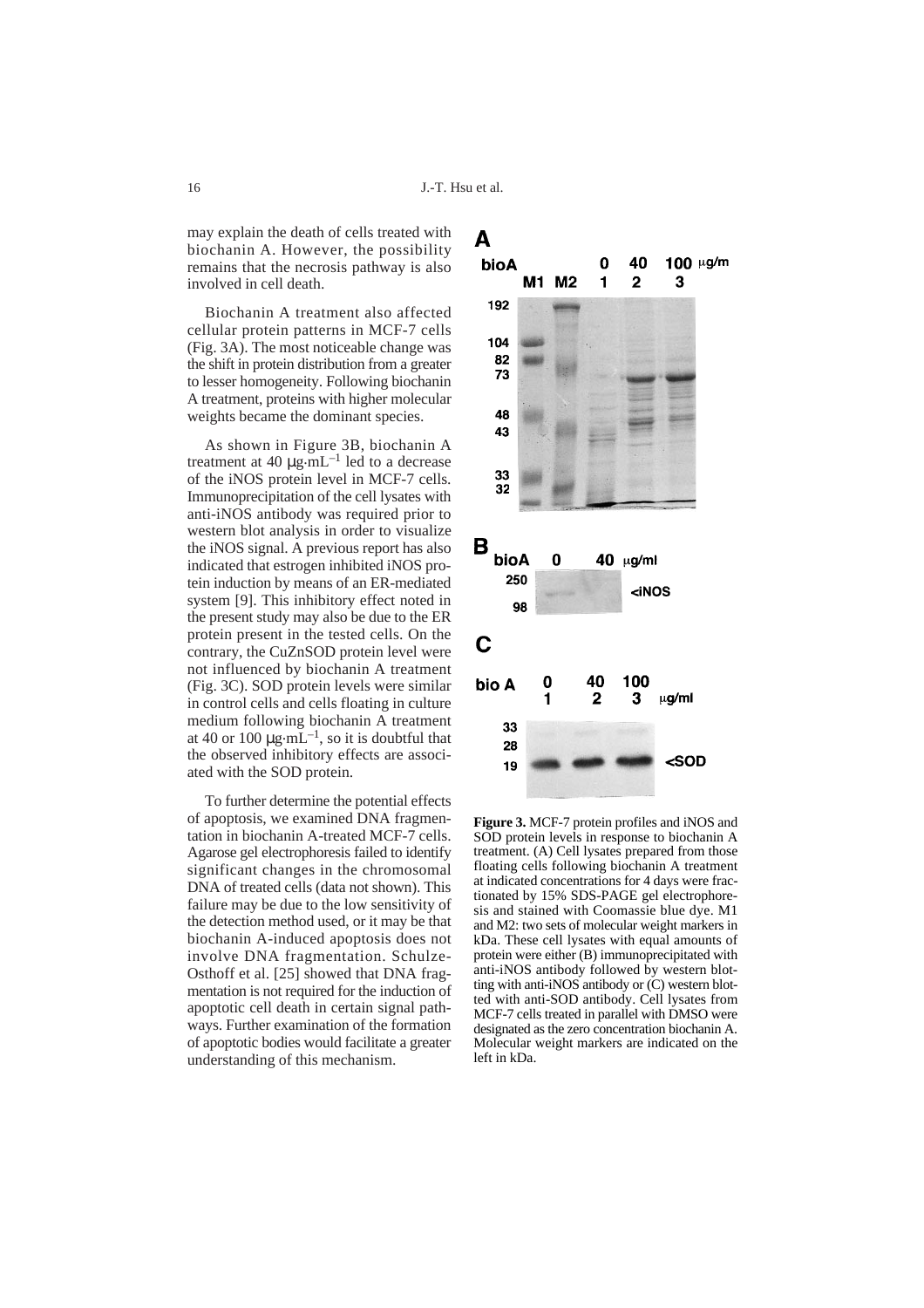#### **ACKNOWLEDGEMENT**

Funding for this study was provided in part by the R.O.C. National Science Council grants (NSC 86-2815-C-031-003-B, NSC 87-2311-B-031- 006 and NSC 88-2311-B-031-007).

#### **REFERENCES**

- [1] Adlercreutz H., Fotsis T., Heikkinen R., Dwyer J., Woods M., Goldin B., Gorbach S., Excretion of the lignans enterlactone and enterodial and of equol in omnivorous and vegetarian women and in women with breast cancer, Lancet II (1982) 1295–1299.
- [2] Albina J., Cui S., Mateo R., Reichner J., Nitric oxide-mediated apoptosis in murine peritoneal macrophages, J. Immuno. 150 (1993) 5080–5085.
- [3] Beck A., The oestrogenic isoflavones of subterranean clover, Aust. J. Agric. Res. 15 (1964) 223–230.
- [4] Burroughs C., Mills K., Bern H., Long term genital tract changes in female mice treated neonatally with coumestrol. Reprod. Toxicol. 14 (1990) 127–135.
- [5] Colasanti M., Pucchio T., Persichini T., Sogos V., Presta M., Lauro G., Inhibition of inducible nitric oxide synthase mRNA expression by basic fibroblast growth factor in human microglial cells, Neuroscience Lett. 195 (1995) 45–48.
- [6] Eldridge A., Kwolek W.F., Soybean isoflavones: effect of environment and variety on composition, J. Agri. Food. Chem. 31 (1983) 394–396.
- [7] Fehsel K., Kroncke K., Meyer K., Huber H., Wahn V., Kolb-Bachofen V., Nitric oxide induces apoptosis in mouse thymocytes, J. Immuno. 155 (1995) 2858–2865.
- [8] Gerschenson L., Rotello R., Apoptosis: a different type of cell death, FASEB J. 6 (1992) 2450–2455.
- [9] Hayashi T., Yamada K., Esaki T., Mutoh E., Iguchi A., Effect of estrogen on isoforms of nitric oxide synthase: Possible mechanism of anti-atherosclerotic effect of estrogen, Gerontol. 43 (1997) 24–34.
- [10] Hsu J., Hung H., Chen C., Hsu W., Ying C., Effects of the dietary phytoestrogen biochanin A on cell growth in the mammary carcinoma cell line MCF-7, Nutr. Res. 19 (1999) 1447–1457.
- [11] Kasapovic J., Pajovic S., Kanazir D., Martinovic J., Effects of estradiol benzoate and progesterone on superoxide dismutase activity in the rat liver, J. Endocrinol. Invest. 20 (1997) 203–206.
- [12] Kirkman L., Lampe J., Vampbell D., Martini., Slavine J., Urinary lignan and isoflavonoid excretion in men and women consuming vegetable and soy diets, Nutr. Cancer. 24 (1995)  $1 - 12$ .
- [13] Kostyk S., Kourembanas S., Wheeler E., Medeiros D., Mcquillan L., D'amore P., Braunhut S., Basic fibroblast growth factor increases nitric oxide synthase production in bovine endothelial cells, Am. J. Physiol. 269 (1995) H1583–H1589.
- [14] Kurobe N., Suzuki F., Okajima K., Kato K., Sensitive enzyme immunoassay for human Cu, Zn-superoxide dismutase, Clin. Chim. Acta 187 (1990) 11–20.
- [15] Lapolt P., Hong L., Inhibitory effects of superoxide dismutase and cyclic guanosine 3', 5' monophosphate on estrogen production in cultured rat granulosa cells, Endocrinol. 136 (1995) 5533–5539.
- [16] Leavitt W., Meismer D., Sexual development altered by non-steroidal oestrogens, Nature (London) 218 (1969) 181–182.
- [17] Leist M., Single B., Naumann H., Fava E., Simon B., Kuhnle S., Nicotera P., Nitric oxide inhibits execution of apoptosis at two distinct ATP-dependent steps upstream and downstream of mitochondrial cytochrome c release, Biochem. Biophys. Res. Commun. 258 (1999) 215–221.
- [18] Li J., Oberley L., St. Clair D., Ridnour L., Oberley T., Phenotypic changes induced in human breast cancer cells by overexpression of manganese-containing superoxide dismutase, Oncogene 10 (1995) 1989–2000.
- [19] Martin P., Horwitz K., Ryan D., McCuire W., Phytoestrogen interaction with estrogen receptors in human breast cancer cells, Endocrinol. 103 (1978) 860–1867.
- [20] Miller L., Alley E., Murphy W., Russedll S., Hunt J., Progesterone inhibits inducible nitric oxide synthase gene expression and nitric oxide production in murine macrophages, J. Leukocyte. Biol. 59 (1996) 442–450.
- [21] Misksicek R., Interaction of naturally occurring nonsteroidal estrogens with expressed recombinant human estrogen receptor, J. Steroid Biochem. Mol. Biol. 49 (1994) 153–160.
- [22] Moncada S., Palmer R., Higgs E., Physiology, patho-physiology and pharmacology, Pharmacol. Rev.  $\frac{1}{43}$  (1991) 109–142.
- [23] Nguyen T., Brunson D., Crespi C., Penman B., Wishnok J., Tannenbaum S., DNA damage and mutation in human cells exposed to nitric oxide in vitro, Proc. Natl. Acad. Sci. USA 89 (1992) 3030–3034.
- [24] Oberley L., Buettner G., Role of superoxide dismutase in cancer: a review, Cancer Res. 39 (1979) 1141–1149.
- [25] Schulze-Osthoff K., Walczak H., Froge W., Krammer P., Cell nucleus and DNA fragmentation are not required for apoptosis, J. Cell. Biol. 127 (1994) 15–20.
- [26] Sipe H., Jordan S., Hanna P., Mason R., The metabolism of 17 β-estradiol by lactoperoxidase: a possible source of oxidative stress in breast cancer, Carcinogenesis 15 (1994) 2637–2643.